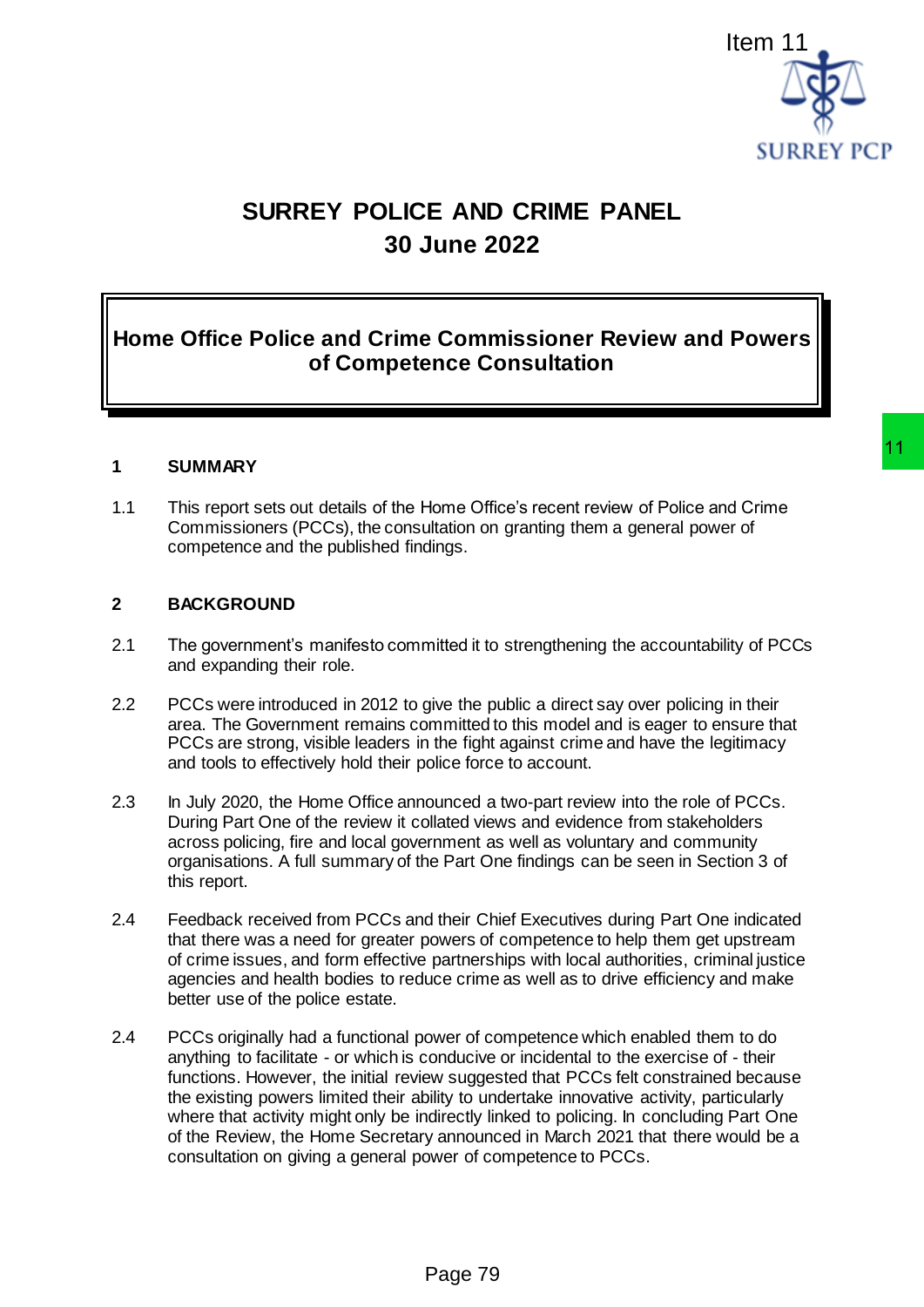- 2.5 This 8-week consultation was launched on 1 September 2021. It invited comments on the opportunities, benefits, and risks of granting PCCs' wider powers to enhance their levers to tackle crime and anti-social behaviour. It sought views on giving PCCs either:
	- a wider functional power of competence as held by fire and rescue authorities, which would include giving them the power to do anything indirectly incidental to their functions
	- a general power of competence as held by local authorities, which would give them the power to do anything that an individual can do so long as it is not prohibited by legislation.
- 2.6 This consultation ran broadly in parallel with Part 2 of the Home Office's PCC Review, the results of which are detailed in Section 5 and Section 4 respectively.

#### **3. REVIEW FINDINGS: PART ONE**

- 3.1 The Review stated that the Home Office would bring forward a range of measures aimed at:
	- strengthening PCC accountability:
	- improving PCC transparency to the public;
	- clarifying the relationship between PCCs and Chief Constables;
	- bringing more consistency to the PCC role;
	- raising professional standards, and
	- improving the checks and balances.

#### 3.2 **Transparency and accountability**

- 3.2.1 **Specified Information Order:** Following the review the Home Office amended the Specified Information Order (SIO) to include a requirement for PCCs to publish on their website a narrative assessment of how well their force is performing in relation to (a) the National Crime and Policing Measures and (b) Her Majesty's Inspectorate of Constabulary Fire and Rescue Services (HMICFRS) PEEL inspections of their force area.
- 3.2.2 **First past the post:** The Review stated that the Government would make changes to the PCC voting system to introduce 'first past the post'. This would require legislative change and we expect it to be introduced for May 2024 elections.

#### 3.3 **Resilience and the role of Deputy PCCs**

3.3.1 **What works and good practice sharing:** The Review concluded more should be done to ensure all PCCs adopt best practice and said that there is now a need to improve the resilience of the Office of the PCC. The Review recommended the Association of Police and Crime Commissioners (APCC) work with the College of Policing to build on the policing Knowledge Hub to develop a 'what works' compendium for PCCs. The Review also recommended that the Home Office and APCC jointly develop a comprehensive set of non-statutory guidance on the core elements of the PCC role. 3. REVIEW FINDINGS: PART ONE<br>
The Review stated that the Home Office wo<br>
aimed at:<br>
• strengthening PCC accountability;<br>
• improving PCC transparency to the public<br>
• clarifying the relationship between PCC<br>
• improving th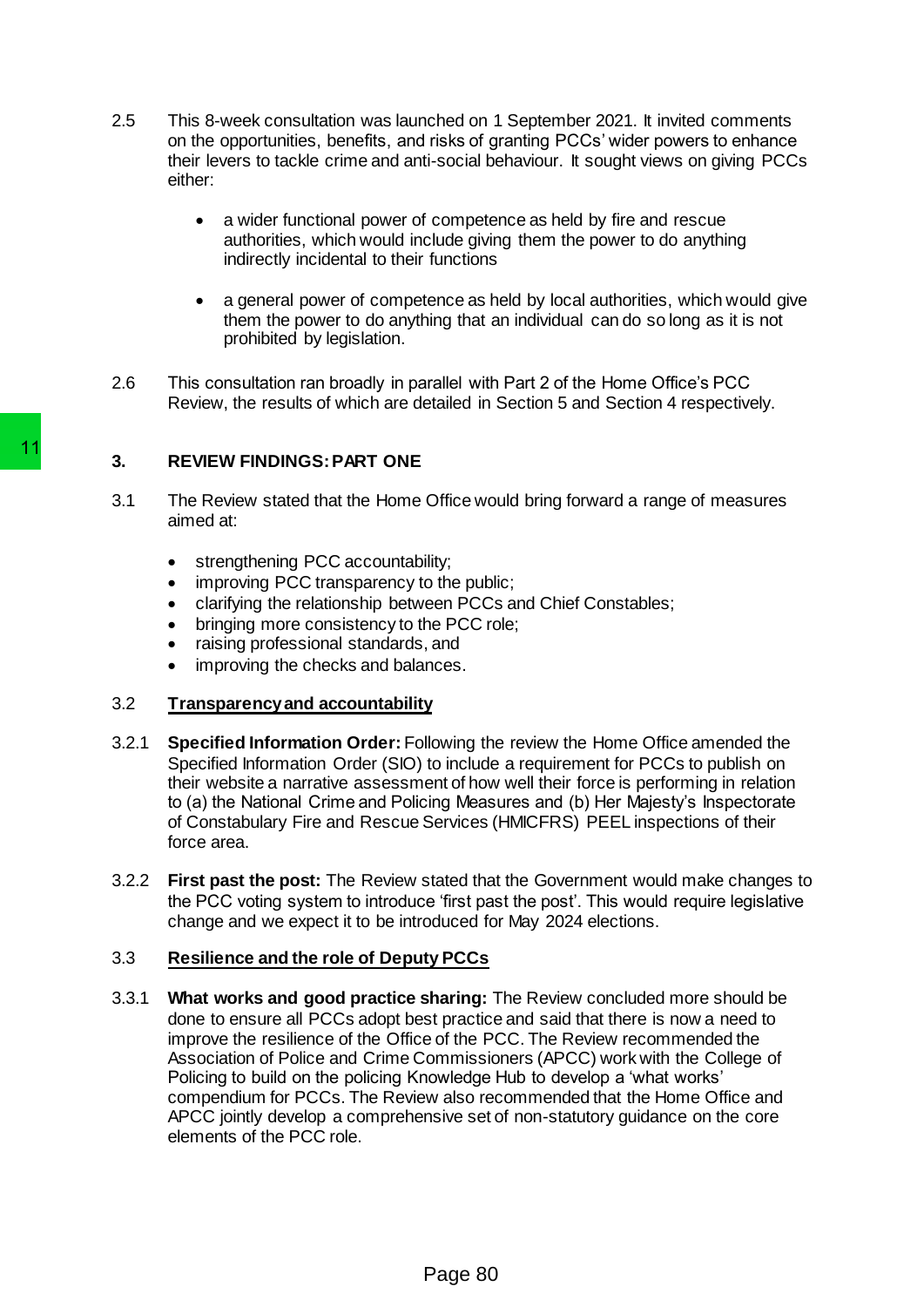3.3.2 **Deputy PCCs:** To enhance resilience and capacity of PCCs and given the intention to expand the role, the Home Office committed to bringing forward legislation to mandate that each PCC must appoint a Deputy. In the interim, the Home Office is to issue guidance to PCCs' offices requesting that a formal succession plan is put into place to deal with vacancy and incapacitation.

## 3.4 **Scrutiny and the role of Police and Crime Panels**

3.4.1 **Good governance and training:** The Home Office will work with the Local Government Association (LGA) to develop a good governance training package for Police and Crime Panels. The APCC will work closely with PCCs / OPCCs, the Home Office, the LGA and panels to ensure the guidance captures and reflects the lessons learnt and best practice.

## 3.5 **PCCs and Chief Constables**

- 3.5.1 **Accountability Guidance:** The Home Office will work with the College of Policing, APCC and National Police Chiefs' Council (NPCC) to build on the 'Accountability Guidance' already in place, including in relation to the performance management of Chief Constables, to help to promote and embed a positive relationship between Chief Constables.
- 3.5.2 **Policing Protocol:** The Home Office committed to consulting on potential changes to the Policing Protocol Order 2011 to provide greater clarity on the boundaries of operational independence and reflect changes in the relationship between the parties to the Protocol which have taken place over time. The Protocol sets out how the policing governance relationships should work, including that of the Home Secretary, and clarifies the roles and responsibilities of PCCs, Chief Constables, and Police and Crime Panels. Council (NPCC) to build on the 'Accountability'<br>
Council (NPCC) to build on the 'Accountability'<br>
of the areformance management of<br>
bie and embed a positive relationship between<br>
the provide grader clarity on the burdaries
- 3.5.3 **Section 38:** The Home Office will legislate to amend Section 38 of the Police Reform and Social Responsibility Act 2011, to make the Chief Constable dismissal process more rigorous and transparent. PCCs will be required to give the Chief Constable written notice (including grounds), as the first stage of the dismissal process; allowing for the Chief to provide HMCIC a response to those grounds; and introducing some form of time limit or review interval on a Chief Constable's suspension from office.
- 3.5.4 **Mediation:** The Home Office will work with the College of Policing, NPCC and APCC to develop a framework for the use of independent mediation in appropriate circumstances.
- 3.5.5 **Senior Officer Recruitment:** The Home Office will seek to address the HMICFRS recommendations included in its 'Leading Lights' (September 2019) report, looking into the role of the College of Policing in the senior recruitment process. They will work with stakeholders to address the issues raised through the review in relation to fixed term appointments.

## 3.6 **The mayoral / PCC mode**

3.6.1 **Devolution:**The Review concluded that the join-up of public safety functions under a combined authority mayor has the potential to offer wider levers to prevent crime. The Government has confirmed it will take steps to remove barriers to more mayors taking on these functions and will work with the Ministry of Housing, Communities and Local Government (MHCLG) to develop the forthcoming Devolution and Local Recovery White Paper with that longer-term trajectory in mind.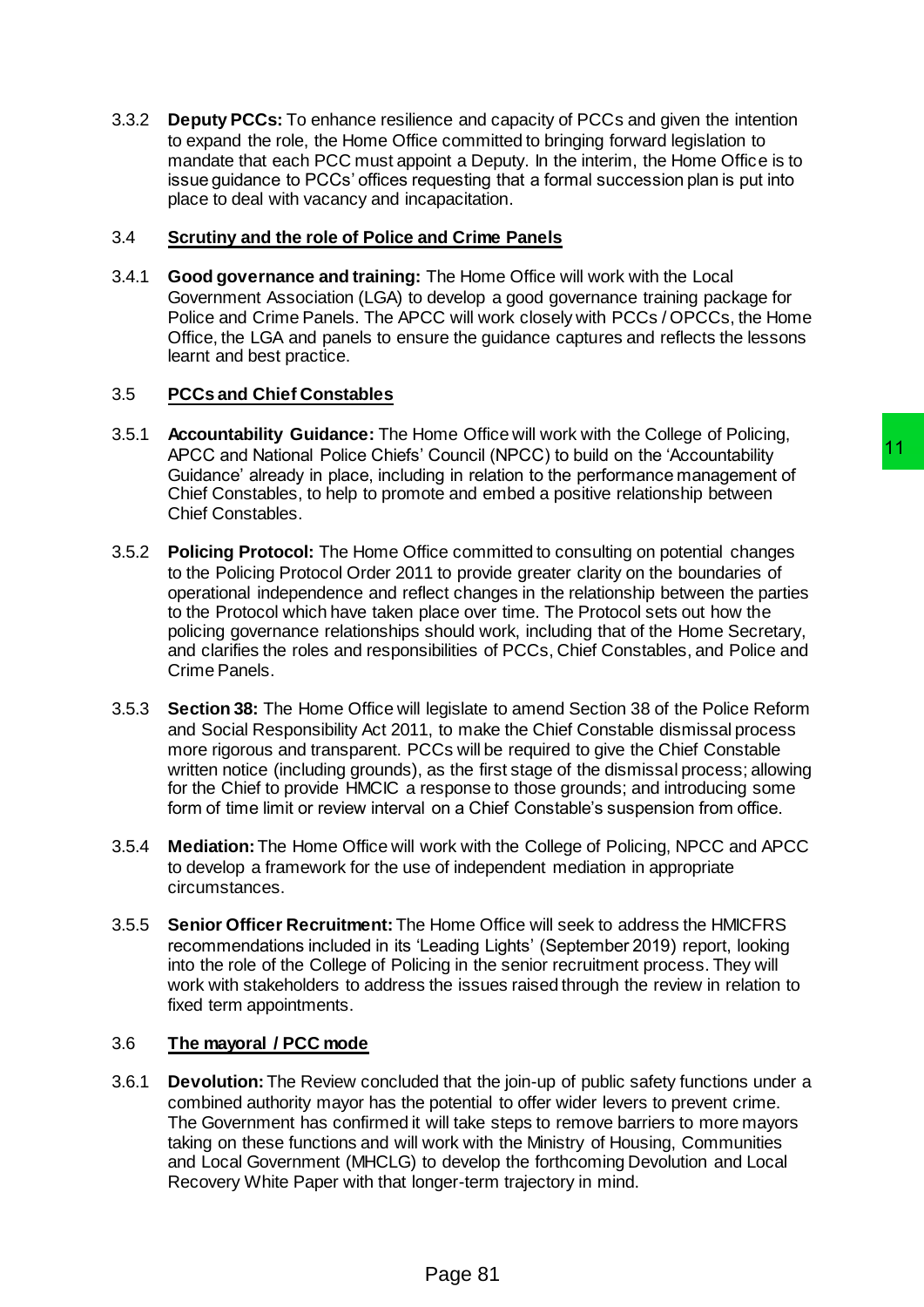3.6.2 **Fire Governance:**The Government has confirmed further reform of fire and rescue is required in order to respond to the recommendations from Phase One of the Grenfell Tower Inquiry, the Kerslake Review, and to build on the findings from Sir Thomas Winsor's State of Fire and Rescue Report.

## **4. REVIEW FINDINGS: PART TWO**

- 4.1 Part Two of the Review findings were announced on 7 March 2022. Part Two aims to strengthen PCC involvement in the 'crime' part of their portfolio. To do this, PCCs will increase their role in reducing crime and re-offending by having a central role in Local Criminal Justice Boards and having more access to data which will help PCCs to see how well their police force operates within the wider criminal justice landscape.
- 4.2 The following outlines what the Home Office will do under each area covered by Part Two of the PCC Review.

## 4.3 **Offender management**

- Legislate to introduce a new duty for PCCs and Regional Probation Directors (RPDs) to consult one another when developing priorities for their Police and Crime Plans and Regional Reducing Reoffending Plans respectively.
- Legislate to introduce a new duty for PCCs and RPDs to collaborate, where appropriate.
- Work with the APCC and HMPPS to develop guidance on the co-commissioning of services by RPDs and PCCs.
- Encourage the APCC and Her Majesty's Prison and Probation Service (HMPPS) to develop a memorandum of understanding on the relevant data to support the reduction of reoffending and improve confidence in local data sharing.
- Work with HMPPS and the Ministry of Justice (MoJ) to produce guidance on the PCC role in unpaid work.

## 4.4 **Community Safety Partnerships and Local Criminal Justice Boards**

- Work to develop options for legislation to put Local Criminal Justice Boards (LCJBs) on statutory footing. This will include defining the role of the PCC as Chair and setting out the expected membership.
- Update the Violence Reduction Unit (VRU) guidance to provide greater clarity on the role of the PCC within the VRU, including chairing of the governance board and a recommendation that all OPCCs identify a dedicated VRU liaison officer Page 82 11
	- Consider multi-year funding cycles for VRUs.
	- Undertake a review of Community Safety Partnerships (CSPs) before assessing their position with the wider landscape of local partnerships across England and Wales.
	- Consider introducing a new duty for CSPs to report on local anti-social behaviour strategy and delivery to PCCs and legislating to set out the PCC role in the Community Trigger process.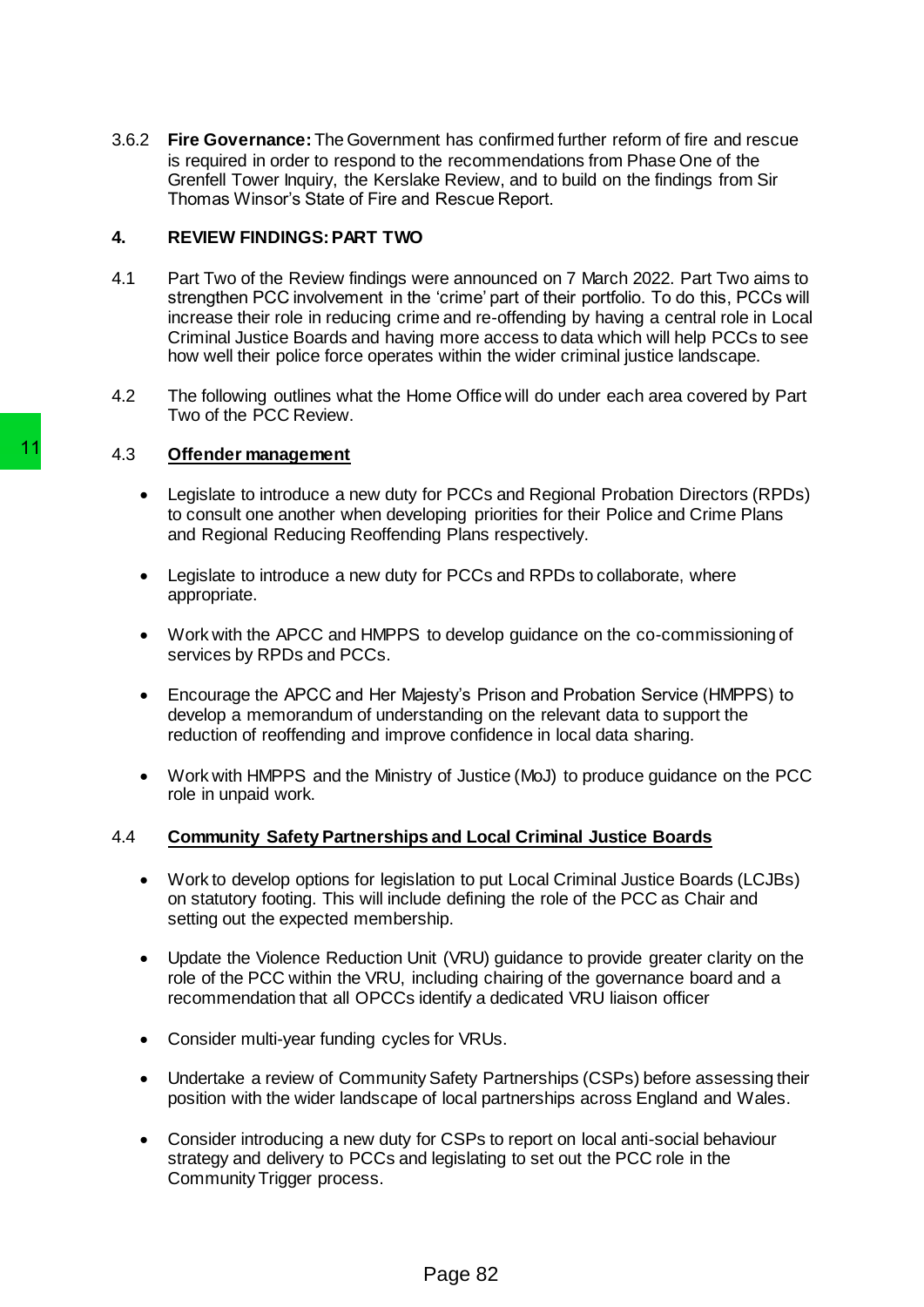- Amend the core PCC guidance and share good practice to help PCCs understand how they can leverage local partnerships to tackle drugs misuse and supply.
- Clarify legislation on PCC representation on local government committees

#### 4.5 **Public confidence**

- Encourage the College of Policing to work with the APCC to assess what enables PCCs to build public confidence and engage communities.
- Amend the core PCC Guidance to reflect the role of the PCC in securing and maintaining public confidence. The guidance will outline the importance of the PCC's role in holding the Chief to account for their responsibility to understand and build public confidence.
- Set out how PCCs should reach out and engage diverse communities across their local area in order to help close the confidence gap.

#### 4.6 **Data**

- Support PCCs to work with HMICFRS and wider Criminal Justice Service (CJS) partners to improve the quality of, and access to, performance information against the National Crime and Policing Measures.
- Support PCCs to work with HMICFRS and wider policing partners to develop a police efficiency dataset and improve their ability to differences between forces to drive efficiencies. Support the College of Policing to hold regular learning events that support the development of analytical capability and data literacy within PCC offices. It and engage diverse communities across their<br>
FRS and wider Criminal Justice Service (CJS)<br>
and access to, performance information against<br>
reasonces to, performance information against<br>
reasonces to the product product
- Work with the MoJ and Information Commissioner's Office (ICO) to develop national guidance on data sharing between CJS partners, including PCCs. This will be reinforced by work led by the APCC to bring together good examples of local data sharing.

#### 4.7 **Police and Crime Panels**

- Work with the LGA and Welsh LGA to improve the process for recruiting and retaining independent members.
- Work with the LGA and Welsh LGA to develop and assess options for a regional panel support secretariat.

#### 4.8 **Complaints**

- Consider the process for how complaints of criminal misconduct are handled and the scope to align a new code of conduct with the regime for mayors and councillors.
- Consider how to address the problem of vexatious and political motivated complaints against a PCC, or complaints which are nothing to do with policing.